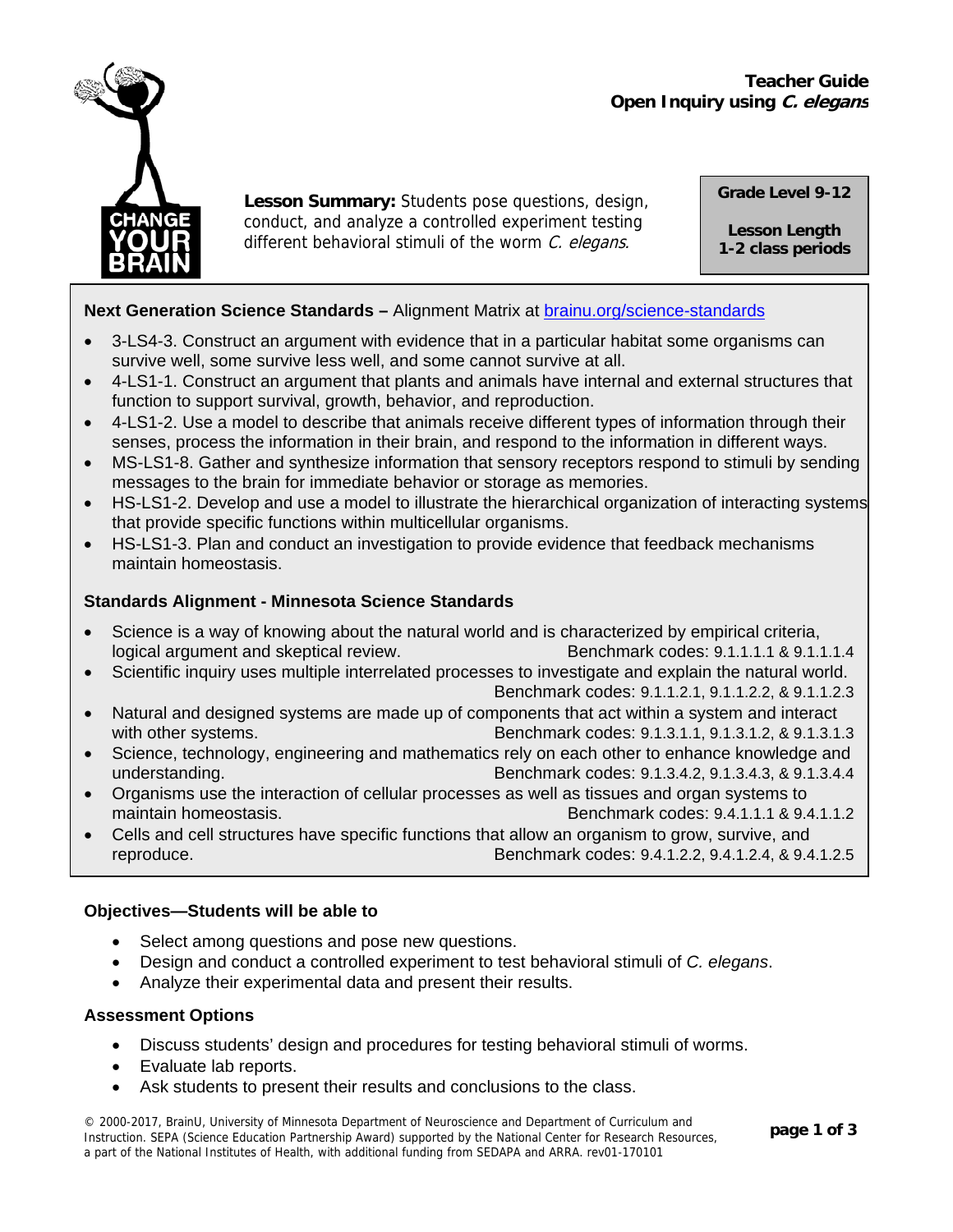### **Teacher Notes —See procedure overheads for**

- Concentrating Worms
- Setting up Test Plates
- Getting Worms out of the Tube and onto the Plate

## **Materials (for each pair of students)**

- light microscope
- petri dish containing *C. elegans*
- another petri dish without anything on it
- pipette or eyedropper
- snap cap vial (eppendorf tube)
- permanent pen (Sharpie)
- small beakers of distilled water (maybe 4-5 per class)
- styrofoam cup of ice (or 3-4 larger buckets of ice for the entire class)
- toothpick
- supplies available to stimulate worm behavior supplied by teacher and/or students (light, soil, foods, alcohol, temperature gradient, etc…)

### **Procedures**

### **Engage – What is Normal Worm Behavior?**

- 1. Observe the *C. elegans* under the microscope using a scope-on-a-rope or other video camera. Engage students in observing normal worm behavior. Ask the students to write down three observations that represent movements or behaviors that are occurring under normal conditions and room temperature with the worms on a petri dish containing bacteria and worm media.
- 2. Generate a list on the board of normal behaviors.
- 3. Now change the worms' environment by adding peanut butter to one side of the petri dish.
- 4. Ask students to carefully observe the worms after the peanut butter is added. Generate a second class list noting any new behaviors. Discuss as a class. Ask students to consider what question we could pose to research this change in worm behavior and to write this in their notebooks. (Or pose the question below.)

### **Explore – Experimental Design**

- 1. Suggest a general question to the students and ask them to pose a new more specific question to test what stimulates a change in the worms' behavior. i.e. What environmental factor can we change that will stimulate a change in the worms' behavior? Students may work in pairs.
- 2. Ask students to describe an environmental change they can manipulate in the lab that they think will stimulate a change in the worms' behavior. Students list the potential environmental factors in their notebooks. A class discussion may follow to generate a list.
- 3. Inform students that they will be designing an experiment to test behavioral stimuli of *C. elegans*. Ask them how they might know if:
	- the environmental factor changes the worms' behavior.
	- if so, what changes the environmental factor causes in the worms' behavior.
	- the environmental factor will not change the worms' behavior.

NOTE: This activity works best as a follow up to *Caeno*-WHAT?? This activity allows for open inquiry and may replace the Chemotaxis in *C. elegans*  activity.